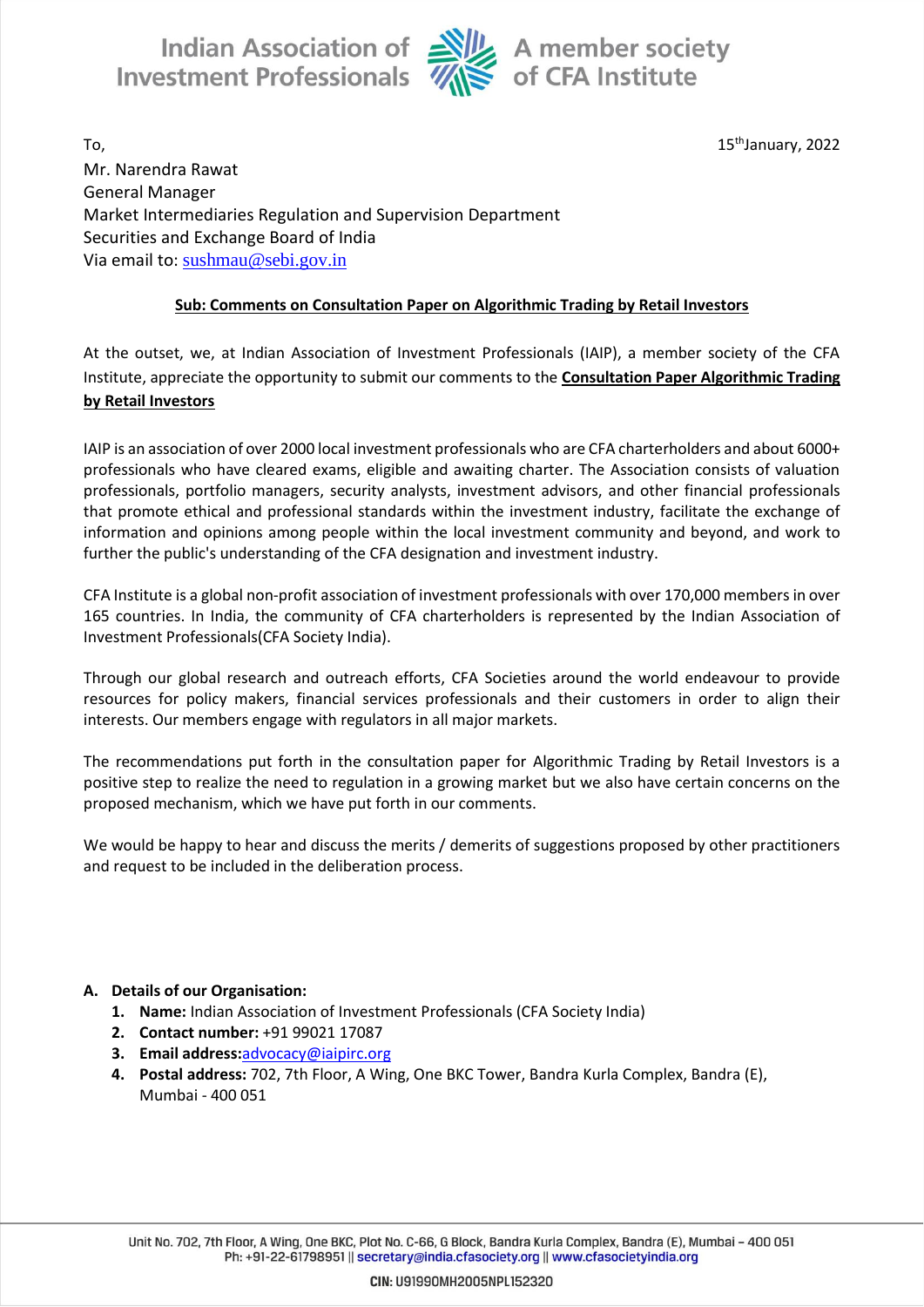

# **B. Key Contributors:**

| Chirag Jain, CFA      | Nimisha Pandit, CFA | Ujiwal Jain, CFA    | Parijat Garg, CFA |
|-----------------------|---------------------|---------------------|-------------------|
| Shreenivas Kunte, CFA | Shamit Chokshi, CFA | Rajendra Kalur, CFA | Kshitiz Jain, CFA |

### **C. Suggestions / Comments:**

| Name of Entity/Person: Indian Association of Investment Professionals (CFA Society India)<br>Contact Number & Email Address: +91 99021 17087 (Ravi Gautham, CFA) ;advocacy@iaipirc.org |                                                                                                                                                                                                                                                                                                    |                                                                                                                                                                                                                                                                                                                                                                                                                                                                                                                |                                                                                                                                                                                                                                                                                                                                                                                                                                                                                 |  |
|----------------------------------------------------------------------------------------------------------------------------------------------------------------------------------------|----------------------------------------------------------------------------------------------------------------------------------------------------------------------------------------------------------------------------------------------------------------------------------------------------|----------------------------------------------------------------------------------------------------------------------------------------------------------------------------------------------------------------------------------------------------------------------------------------------------------------------------------------------------------------------------------------------------------------------------------------------------------------------------------------------------------------|---------------------------------------------------------------------------------------------------------------------------------------------------------------------------------------------------------------------------------------------------------------------------------------------------------------------------------------------------------------------------------------------------------------------------------------------------------------------------------|--|
| Sr.<br>No.                                                                                                                                                                             | Paragraph                                                                                                                                                                                                                                                                                          | <b>Suggestion/Comments</b>                                                                                                                                                                                                                                                                                                                                                                                                                                                                                     | Rationale                                                                                                                                                                                                                                                                                                                                                                                                                                                                       |  |
| 1.                                                                                                                                                                                     | 6.1. All orders emanating from<br>an API should be treated as<br>analgo order and be<br>subject to control by stock<br>broker and the APIs to carry<br>out Algo trading should<br>be tagged with the unique<br>algo ID provided by the Stock<br><b>Exchange granting</b><br>approval for the algo. | We appreciate the SEBI's<br>effort to bring out regulations<br>in Algo trading for retail<br>investors to safeguard the<br>investor interest.<br>We strongly believe that there<br>is a need to make sure that<br>Algo strategy should only be<br>provided by participants under<br>the purview of SEBI i.e. RIA, RA<br>or any other registration<br>provided by SEBI. This will<br>ensure that investor interest is<br>safeguarded and SEBI can take<br>actions in case of market<br>disruption or foul play. | In a tech first world where<br>everything is run over APIs<br>including the Broker's own<br>Trading app is powered by<br>an authenticated REST API,<br>we believe there is a need<br>to clearly demarcate<br>between automated algo<br>strategies powered by APIs<br>versus login/consent based<br>workflows built to execute<br>trades by customers<br>themselves on a Broker or<br>other platform every-time<br>they have to trade. Even<br>these flows are built on<br>APIs. |  |
|                                                                                                                                                                                        |                                                                                                                                                                                                                                                                                                    | However, considering every<br>order generated from API as<br>an Algo order, is taking a<br>broad brush approach to the<br>problem, which will stop<br>technology advancement<br>happening to provide more<br>ease to investors.<br>Currently APIs are being used<br>in several use cases, with as<br>simple as logging through an                                                                                                                                                                              | Using API and algo-trade in<br>a same statement is not<br>good for Indian Capital<br>Markets which needs to be<br>forward looking in a tech<br>first world.<br>Broker own trading apps<br>where there is login flow,<br>order placement flow, they<br>are built on APIs. If Brokers<br>open these same flows                                                                                                                                                                    |  |

Unit No. 702, 7th Floor, A Wing, One BKC, Plot No. C-66, G Block, Bandra Kurla Complex, Bandra (E), Mumbai - 400 051 Ph: +91-22-61798951 || secretary@india.cfasociety.org || www.cfasocietyindia.org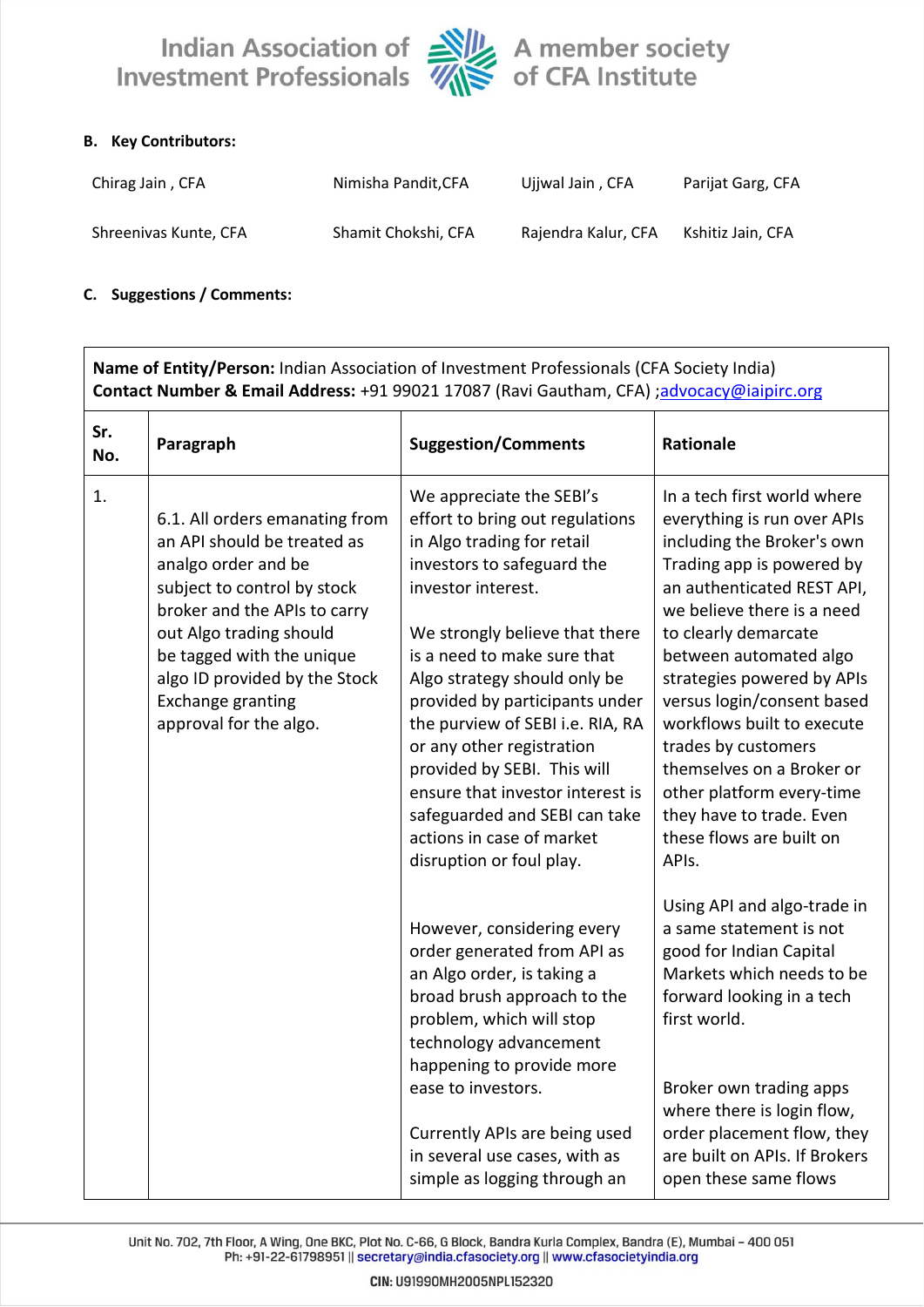

| App requires as API. We          | through APIs to third party      |
|----------------------------------|----------------------------------|
| believe treating every order     | platforms to build consent       |
| generated from API as an Algo    | based trading workflows          |
| order is not a nuanced           | especially around                |
| approach and so, we would        | decision/knowledge               |
| suggest that APIs can be         | providing platforms by           |
| categorized at broker level      | entities who are SEBI            |
| under:                           | licensed under RIA/RA,           |
| 1. Decision making APIs          | these workflows should not       |
| 2. Execution APIs                | be treated as algo based         |
| The focus should be on           | trading as customer              |
| regulating execution APIs,       | approves every trade by          |
| instead of decision making       | logging with the broker          |
| APIs.                            | every-time and there is          |
| There needs to be                | nothing automated here.          |
| differentiation in API based     |                                  |
| workflow and Algo based          | SEBI should clearly              |
| workflow                         | demarcate these workflows        |
|                                  | with completely automated        |
|                                  | execution workflows where        |
| Further, we believe that SEBI    | investor is not logging          |
| can include regulations that     | everytime to approve trade.      |
| Algo strategy providers are      | That could be a systematic       |
| allowed to sell Algo strategy    | risk if left open. All order     |
| to Accredited investors only.    | placement workflows              |
| This will help to safeguard the  | should be through valid          |
| retail investor's interest. But, | login and 2FA. This will help    |
| SEBI has to also consider, that  | curb automated algo              |
| there are several retail         | trading.                         |
| investors who have experience    |                                  |
| and risk appetite to manage      |                                  |
| their own funds using self       | In case retail Investors build   |
| developed Algos, which should    | their own strategy with          |
| not be curtailed. The idea       | their own money on their         |
| should be put out enough         | own computer using some          |
| disclaimers to make investors    | Open APIs of the Broker, let     |
| aware of the risk arising from   | <b>Broker RMS handle</b>         |
| Algorithmic trading and let      | customer level risks and         |
| Broker RMS handle customer       | take the right disclaimers       |
| level risks. There needs to be   | from the end customer            |
| way to allow such cases in       | versus trying to say get         |
| regulation.                      | every algo approved              |
|                                  | through Broker. It is very       |
|                                  | stifling for retail Investors to |
|                                  | ever evolve in trading           |
|                                  | knowing all the underlying       |
|                                  | risks if Open APIs are           |

Unit No. 702, 7th Floor, A Wing, One BKC, Plot No. C-66, G Block, Bandra Kurla Complex, Bandra (E), Mumbai - 400 051 Ph: +91-22-61798951 || secretary@india.cfasociety.org || www.cfasocietyindia.org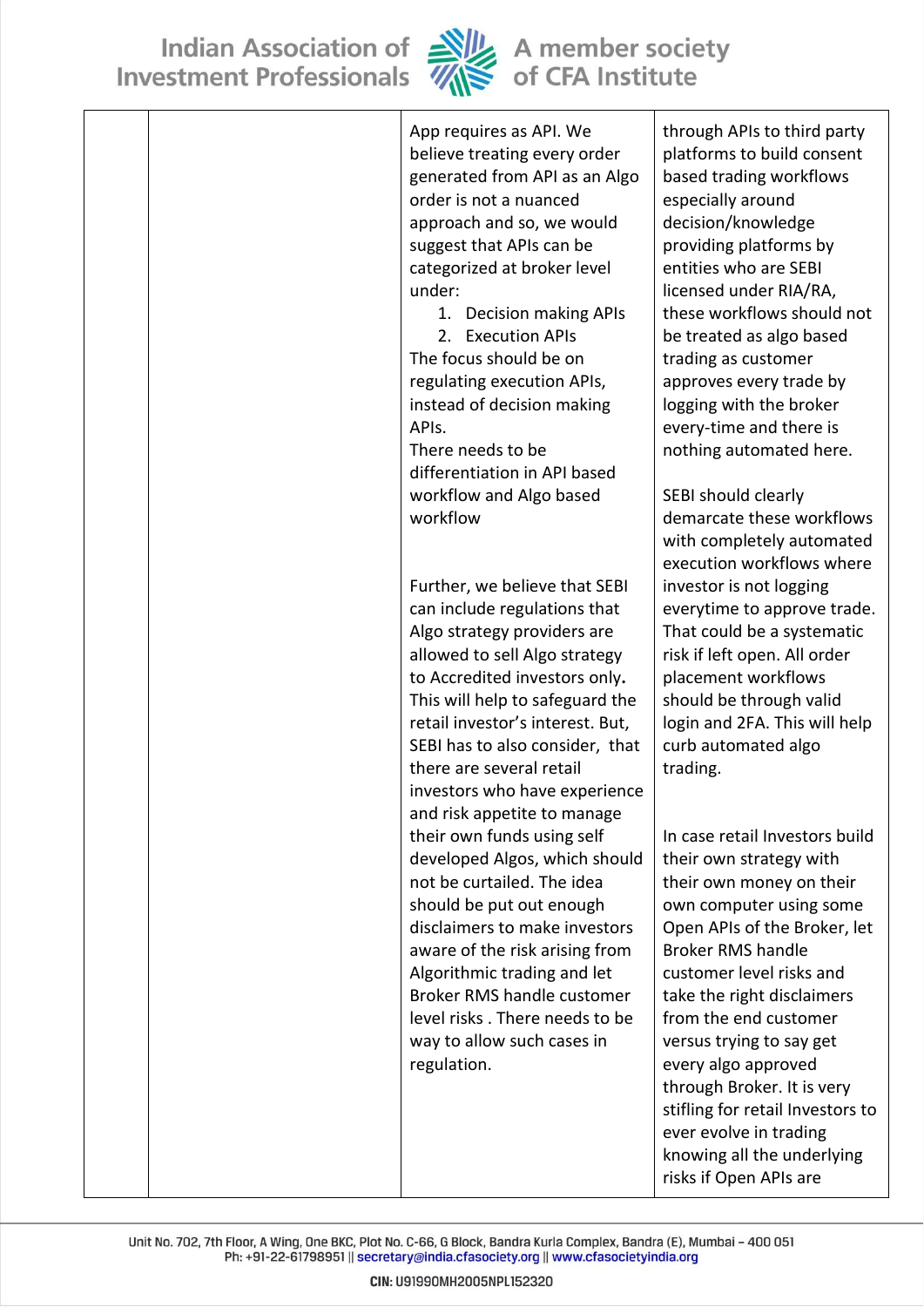

|    |                                                                                                                                                                                                                                                                           |                                                                                                                                                                                                                                                                                                                                                                                       | curbed. Here 2-factor<br>authentication for every<br>order can be introduced to<br>reduce market level<br>systematic risk.                                                                                  |
|----|---------------------------------------------------------------------------------------------------------------------------------------------------------------------------------------------------------------------------------------------------------------------------|---------------------------------------------------------------------------------------------------------------------------------------------------------------------------------------------------------------------------------------------------------------------------------------------------------------------------------------------------------------------------------------|-------------------------------------------------------------------------------------------------------------------------------------------------------------------------------------------------------------|
| 2. | 6.2. Stock broker needs to<br>take approval of all algos from<br>the Exchange. Each Algo<br>strategy, whether used by<br>broker or client, has to be<br>approved by Exchange and<br>as is the current practice, each<br>algo strategy has to be<br>certified by Certified | We would like to highlight our<br>concerns on requiring<br>approval of every Algo<br>strategy by exchange, because<br>this will effectively make it<br>difficult for investors to use<br>Algo strategy and also to get<br>approval to make any changes<br>to their strategy is impractical.                                                                                           | The proposal should be to<br>focus on self regulation<br>through auditor certification<br>to be approved at broker<br>level instead of exchanges<br>to avoid unnecessary delay<br>and IP infringement risk. |
|    | <b>Information Systems Auditor</b><br>(CISA)/ Diploma in Information<br>System Audit (DISA) auditors.<br>6.3. Stock Exchanges have to<br>develop a system to ensure                                                                                                       | As the whole ideain any<br>trading strategy will evolve<br>over a period of time with<br>more data and market<br>scenarios.                                                                                                                                                                                                                                                           | The changes in strategy<br>should only be required for<br>approval only if it impacts<br>the parameters impacting<br>market level systematic risk.                                                          |
|    | that only those algos which<br>are approved by the Exchange<br>and having unique algo ID<br>provided by the<br>Exchange are being deployed.<br>Brokers shall also deploy<br>suitable technological<br>tools to ensure that<br>appropriate checks are in                   | Also, by the time approval will<br>be received from exchange,<br>the strategy may become<br>obsolete and trading<br>opportunity is missed.<br>Further, the idea to take<br>approval of strategy from<br>exchange also risks                                                                                                                                                           | Brokers can tag Algo orders<br>separately, so that broker<br>RMS can differentiate and<br>apply additional risk filters<br>to handle risks arising from<br>automated orders.                                |
|    | place to prevent unauthorized<br>altering/tweaking of algos.                                                                                                                                                                                                              | infringement of Intellectual<br>property of the Algo strategy<br>provider. The approval needed<br>should not be with exchanges,<br>this can be done at broker<br>level to make it<br>implementable. Further, if<br>approval is required there is a<br>need that instead of looking at<br>the Algo strategy in whole to<br>protect IP, the user should<br>only be asked to divulge the |                                                                                                                                                                                                             |
|    |                                                                                                                                                                                                                                                                           | part of the strategy related to<br>risk management.<br>We would request SEBI to<br>clarify that in case certification<br>requirement is there it should                                                                                                                                                                                                                               |                                                                                                                                                                                                             |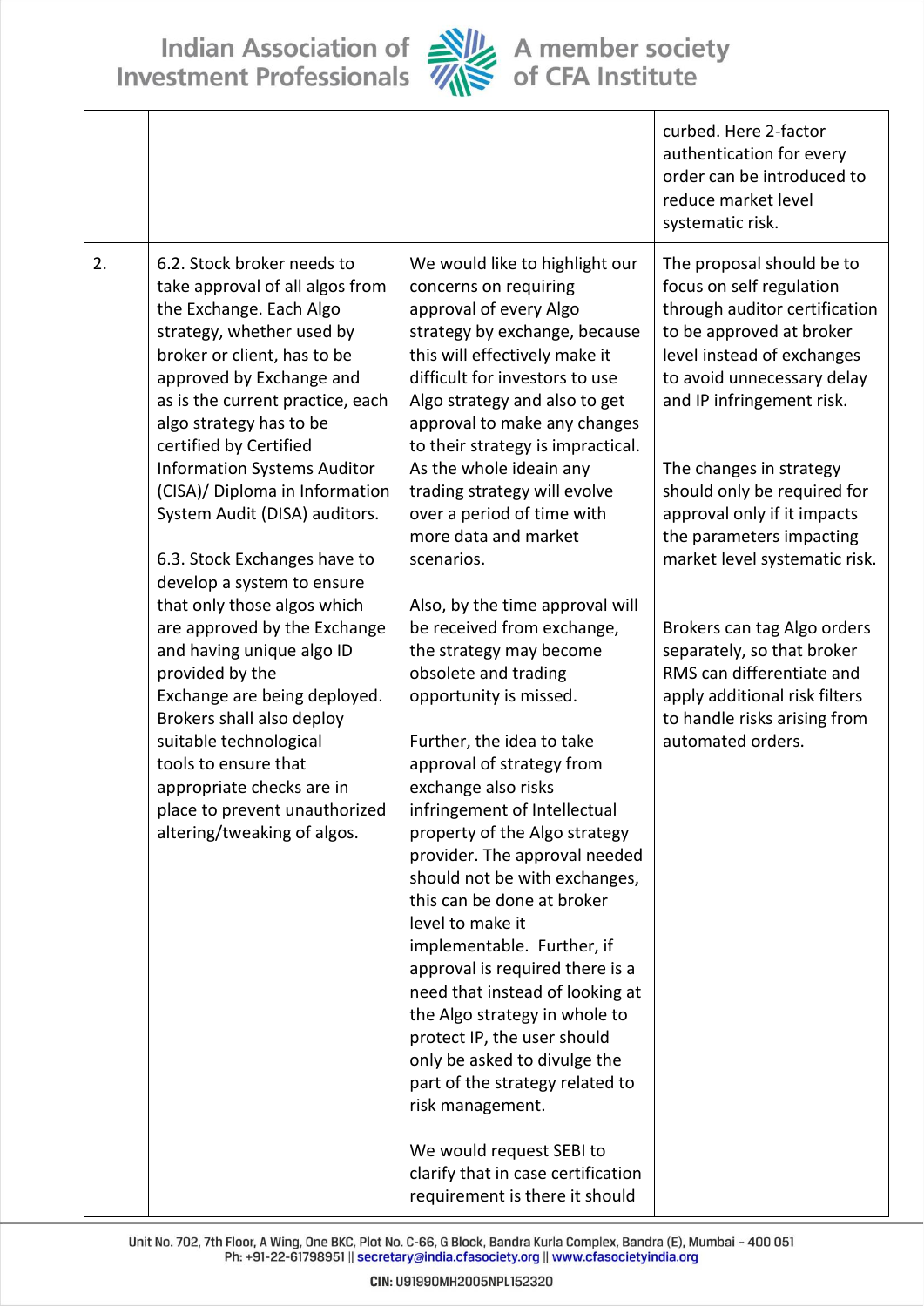

|    |                                                                                                                                                                                             | only be risk based certification<br>and also the approval should<br>be self regulation based with<br>only CISA/DISA certification to<br>be submitted to brokers.                                                                                                                                                                                                                                                                                       |                                                                                                                                                                                                                                                                                                                                                                                                                                               |
|----|---------------------------------------------------------------------------------------------------------------------------------------------------------------------------------------------|--------------------------------------------------------------------------------------------------------------------------------------------------------------------------------------------------------------------------------------------------------------------------------------------------------------------------------------------------------------------------------------------------------------------------------------------------------|-----------------------------------------------------------------------------------------------------------------------------------------------------------------------------------------------------------------------------------------------------------------------------------------------------------------------------------------------------------------------------------------------------------------------------------------------|
| 3. | 6.4. All algos developed by any<br>entity have to run on the<br>servers of broker wherein<br>the broker has control of client<br>orders, order confirmations,<br>margin information<br>etc. | We believe that this proposal<br>may not be implemented<br>practically. The client side<br>Algos should be allowed to run<br>on client servers.<br>We suggest that SEBI should<br>instead mandate that the<br>server where Algo is running is<br>based in India and accessible<br>to SEBI in case of regulatory<br>requirement.<br>We also suggest that another<br>way is that SEBI should ask<br>brokers who are opening<br>execution APIs to tag the | The rationale is that in case<br>needed SEBI can access the<br>server where Algo is running<br>to analyze it. For this,<br>mandating that Servers are<br>based in India and<br>accessible if required should<br>be enough.<br>Further, only allow order<br>placement on login every<br>time by enabling 2-factor<br>authentication so that<br>automated orders cannot<br>be places. Mechanisms can<br>be placed to enforce 2 FA<br>login with |
|    |                                                                                                                                                                                             | orders coming through them<br>separately and make sure<br>enough disclaimers and risk<br>management framework is put<br>in place by broker for such<br>orders.                                                                                                                                                                                                                                                                                         | Authenticator/Captcha etc<br>to avoid automated trades.                                                                                                                                                                                                                                                                                                                                                                                       |
| 4. | 6.5. Stock brokers need to<br>have adequate checks in place<br>so that the algo performsin a<br>controlled manner.                                                                          | We suggest that as per the<br>comment in Point 1 above,<br>there should be scalable risk<br>management framework<br>developed for Execution APIs.<br>The tagging of orders                                                                                                                                                                                                                                                                             | Brokers can tag Algo orders<br>separately, so that broker<br>RMS can differentiate and<br>apply additional risk filters<br>to handle risks arising from<br>automated orders.                                                                                                                                                                                                                                                                  |
|    |                                                                                                                                                                                             | generated from Algos by<br>brokers by providing unique<br>ID, will help broker risk<br>management systems to<br>target the Algo orders and<br>SEBI can suggest extra<br>checks/rules that can be<br>incorporated by brokers<br>specific to these orders, so<br>that the risk of market                                                                                                                                                                 | Further, only allow order<br>placement on login every<br>time by enabling 2-factor<br>authentication so that<br>automated orders cannot<br>be places. Mechanisms can<br>be placed to enforce 2 FA<br>login with<br>Authenticator/Captcha etc<br>to avoid automated trades.                                                                                                                                                                    |

Unit No. 702, 7th Floor, A Wing, One BKC, Plot No. C-66, G Block, Bandra Kurla Complex, Bandra (E), Mumbai - 400 051<br>Ph: +91-22-61798951 || secretary@india.cfasociety.org || www.cfasocietyindia.org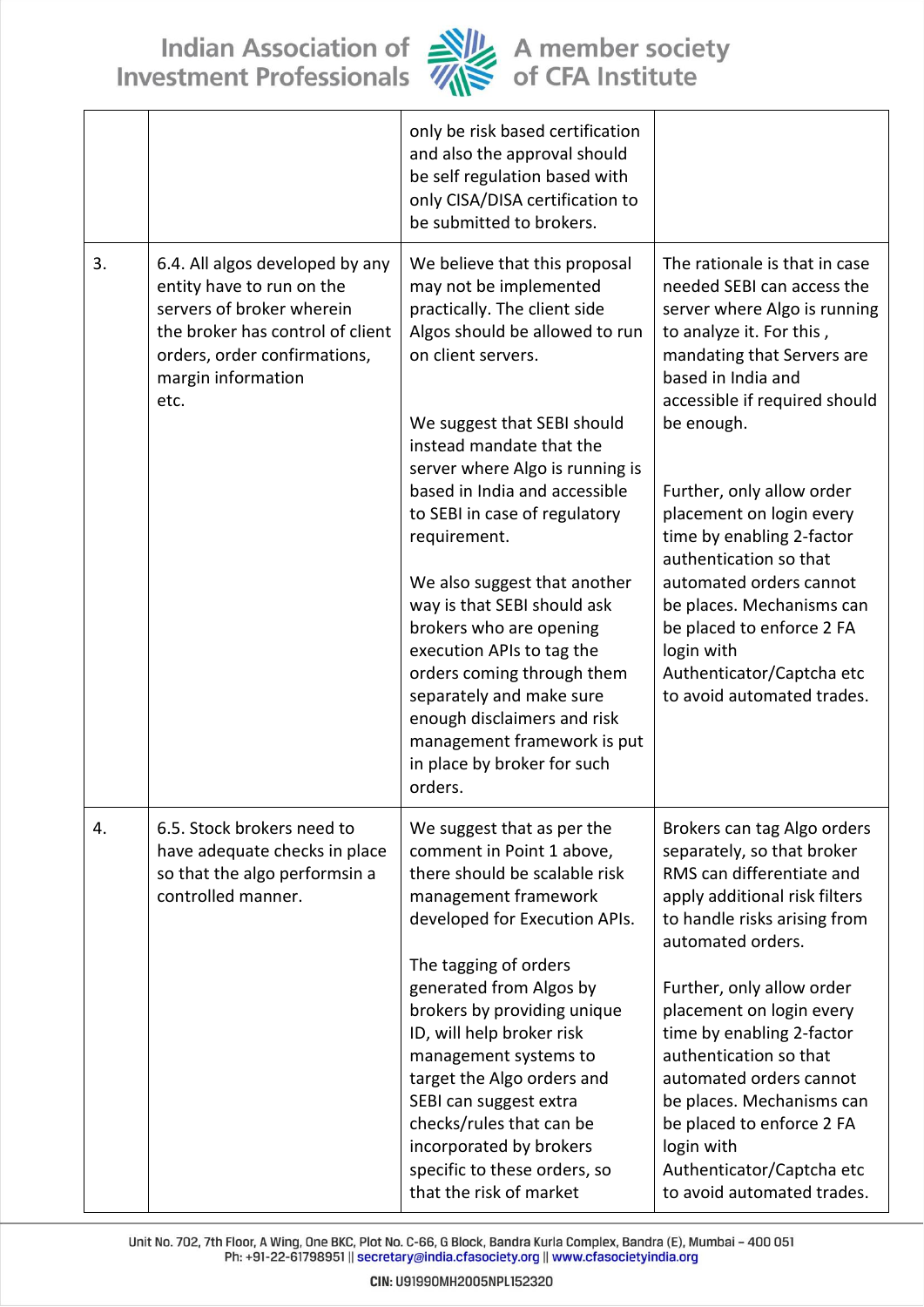

|    |                                                                                                                                                                                                                                                                                                                                                                                                                                  | ,,,                                                                                                                                                                                                                                                                                                                                                                                                                  |                                                                                                                                                                                                                                                                                         |
|----|----------------------------------------------------------------------------------------------------------------------------------------------------------------------------------------------------------------------------------------------------------------------------------------------------------------------------------------------------------------------------------------------------------------------------------|----------------------------------------------------------------------------------------------------------------------------------------------------------------------------------------------------------------------------------------------------------------------------------------------------------------------------------------------------------------------------------------------------------------------|-----------------------------------------------------------------------------------------------------------------------------------------------------------------------------------------------------------------------------------------------------------------------------------------|
|    |                                                                                                                                                                                                                                                                                                                                                                                                                                  | disruption is significantly<br>reduced.<br>Further, SEBI should propose<br>that Login based workflows<br>where customer have to login<br>to trade every time should be<br>outside the purview of algo<br>trading. This will help SEBI<br>licensed provider i.e. RIA and<br>RA to be allowed to provide<br>Algo strategy to investor.                                                                                 |                                                                                                                                                                                                                                                                                         |
| 5. | 6.6. Stock brokers can either<br>provide in-house algo<br>strategies developed by an<br>approved vendor or outsource<br>the services of third party algo<br>provider/vendor by<br>entering into a formal<br>agreement with each third<br>party algo provider/vendor<br>whose services are being<br>availed by the broker.<br>6.7. Stock broker is<br>responsible for all algos                                                   | We believe that the major risk<br>emanating from Algo trading<br>is that many Algo providers<br>are unregulated. We suggest<br>that SEBI should only allow<br>participants such as RIA, RA<br>etc. who are under the SEBI<br>ambit, to provide Algo strategy<br>related services. This will make<br>sure that SEBI can assign<br>responsibility in case of any<br>suspected behavior.<br>We agree that stock brokers | We need to make sure that<br>even if broker is responsible<br>for Algo orders, SEBI need<br>to clearly mandate that Algo<br>providers need to be under<br>either the RIA or RA<br>regulation of SEBI, as they<br>are effectively providing<br>buy/sell recommendations<br>to investors. |
|    | emanating from its APIs and<br>redressal of any investor<br>disputes.<br>6.8. Obligations of stock<br>broker, investor and third<br>party algo provider/vendor<br>need to be separately defined.<br>Stock broker is responsible for<br>assessing suitability of investor<br>prior to offering algo facility.<br>No recognition shall be given<br>by the Exchange to the third<br>party algo provider/vendor<br>creating the algo | should be acting as the first<br>line of defense, as they would<br>be providing APIs. As<br>suggested above, Algo orders<br>tagging and Algo strategy<br>approval needs to be done by<br>brokers following the SEBI<br>guidelines.<br>We agree that stock brokers<br>should ensure that Algo<br>strategies are only provided by<br>providers who are under the<br>SEBI ambit.                                        |                                                                                                                                                                                                                                                                                         |
|    | 6.9. Stock brokers shall ensure<br>that only those third party<br>algo provider/vendor, with                                                                                                                                                                                                                                                                                                                                     |                                                                                                                                                                                                                                                                                                                                                                                                                      |                                                                                                                                                                                                                                                                                         |

Unit No. 702, 7th Floor, A Wing, One BKC, Plot No. C-66, G Block, Bandra Kurla Complex, Bandra (E), Mumbai - 400 051<br>Ph: +91-22-61798951 || secretary@india.cfasociety.org || www.cfasocietyindia.org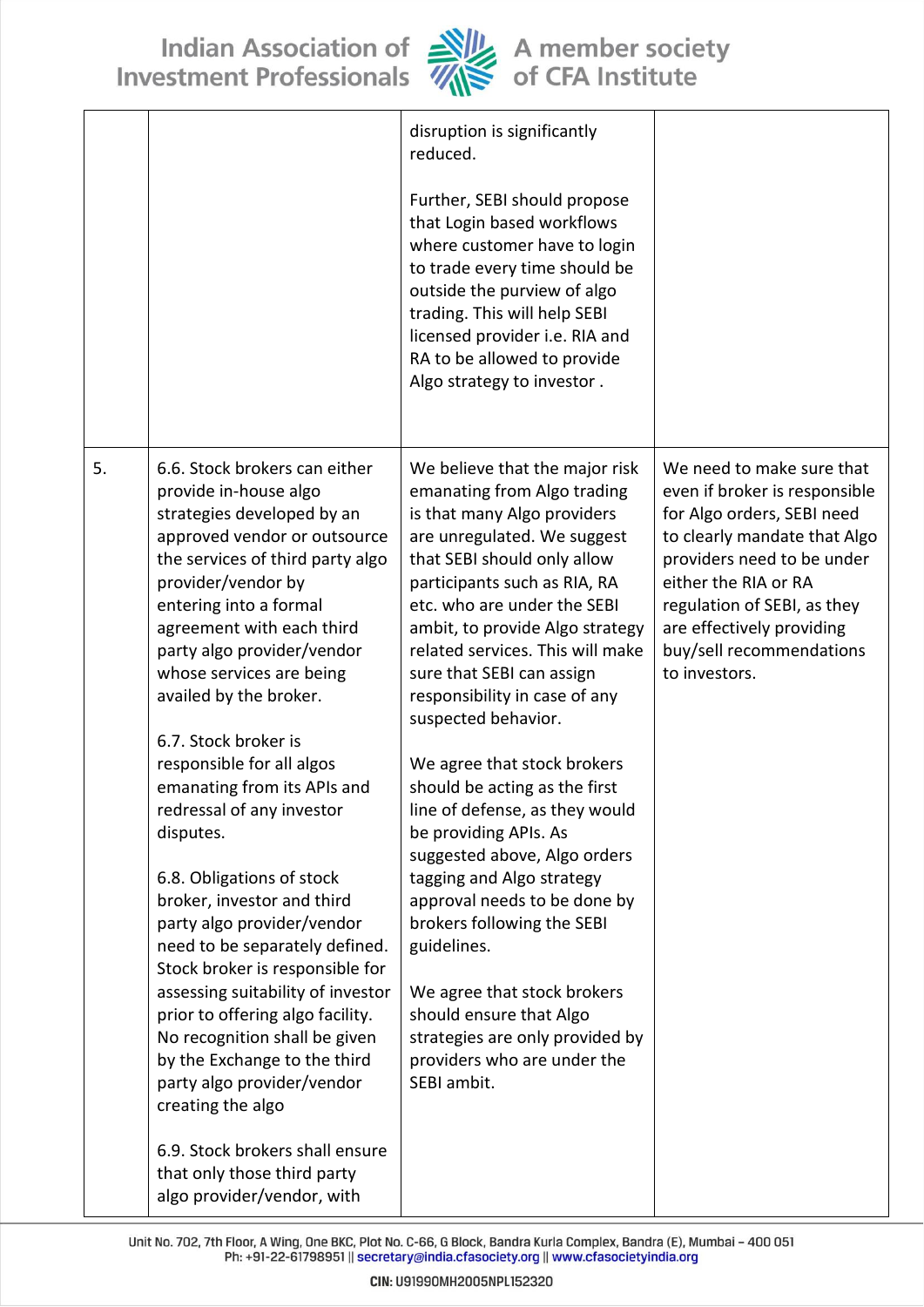

|    | whom broker had entered into<br>an agreement with, shall use<br>the name of the<br>broker as part of their<br>testimonial, provided<br>Exchange prescribed<br>advertisement guidelines are<br>met.                                          |                                                                                                                                                                                                                                                                                                                                                                                                                                                                                                                                                                                                                                                                                                                                                                                                                                                                                      |                                                                                                                                                                                                                                                                                                         |
|----|---------------------------------------------------------------------------------------------------------------------------------------------------------------------------------------------------------------------------------------------|--------------------------------------------------------------------------------------------------------------------------------------------------------------------------------------------------------------------------------------------------------------------------------------------------------------------------------------------------------------------------------------------------------------------------------------------------------------------------------------------------------------------------------------------------------------------------------------------------------------------------------------------------------------------------------------------------------------------------------------------------------------------------------------------------------------------------------------------------------------------------------------|---------------------------------------------------------------------------------------------------------------------------------------------------------------------------------------------------------------------------------------------------------------------------------------------------------|
| 6. | 6.10. Two factor<br>authentication should be built<br>in every such system which<br>provides access to an investor<br>for any API/algo trade. The<br>software to be used to create<br>the strategies should be<br>approved by the Exchange. | We agree that manual<br>intervention through two<br>factor authentication can<br>provide safety to investors.<br>SEBI can look to mandate<br>Brokers who are opening<br>execution based APIs can<br>mandate 2 FA for orders, so<br>that any user or platform who<br>is using these APIs is not able<br>to automate the trading,<br>without any manual<br>confirmation or<br>authentication.<br>Here Authenticator such as<br>from Google or other service<br>provider which is built on<br>Time-based One-time<br>Password Algorithm and<br><b>HMAC-based One-time</b><br>Password algorithm, can be<br>made mandatory for second<br>factor authentication.<br>Additionally, Captcha can be<br>introduced to avoid client side<br>platform which try to do<br>execution using robotic<br>process automation. This will<br>prevent complete automated<br>algo trading at retail level | The basic idea is to prevent<br>Algo trades to run<br>unauthorized causing<br>system level market risk.<br>Ensuring investors are<br>logging in every time<br>manually for placing orders<br>can reduce the risk<br>considerably. Including 2 FA<br>and captcha can further<br>increase the protection. |
| 7. | 6.11. Stock brokers shall<br>include a specific report on<br>algorithm checks implemented<br>by them as a part of annual<br>system audit report submitted<br>to the Exchanges and format                                                    | We agree with this suggestion<br>of having brokers providing<br>specific audit report to<br>exchanges as this combined<br>with our suggestion of<br>allowing brokers to approve                                                                                                                                                                                                                                                                                                                                                                                                                                                                                                                                                                                                                                                                                                      | Independent check/audit is<br>always important to<br>safeguard investor interest.                                                                                                                                                                                                                       |

Unit No. 702, 7th Floor, A Wing, One BKC, Plot No. C-66, G Block, Bandra Kurla Complex, Bandra (E), Mumbai - 400 051<br>Ph: +91-22-61798951 || secretary@india.cfasociety.org || www.cfasocietyindia.org